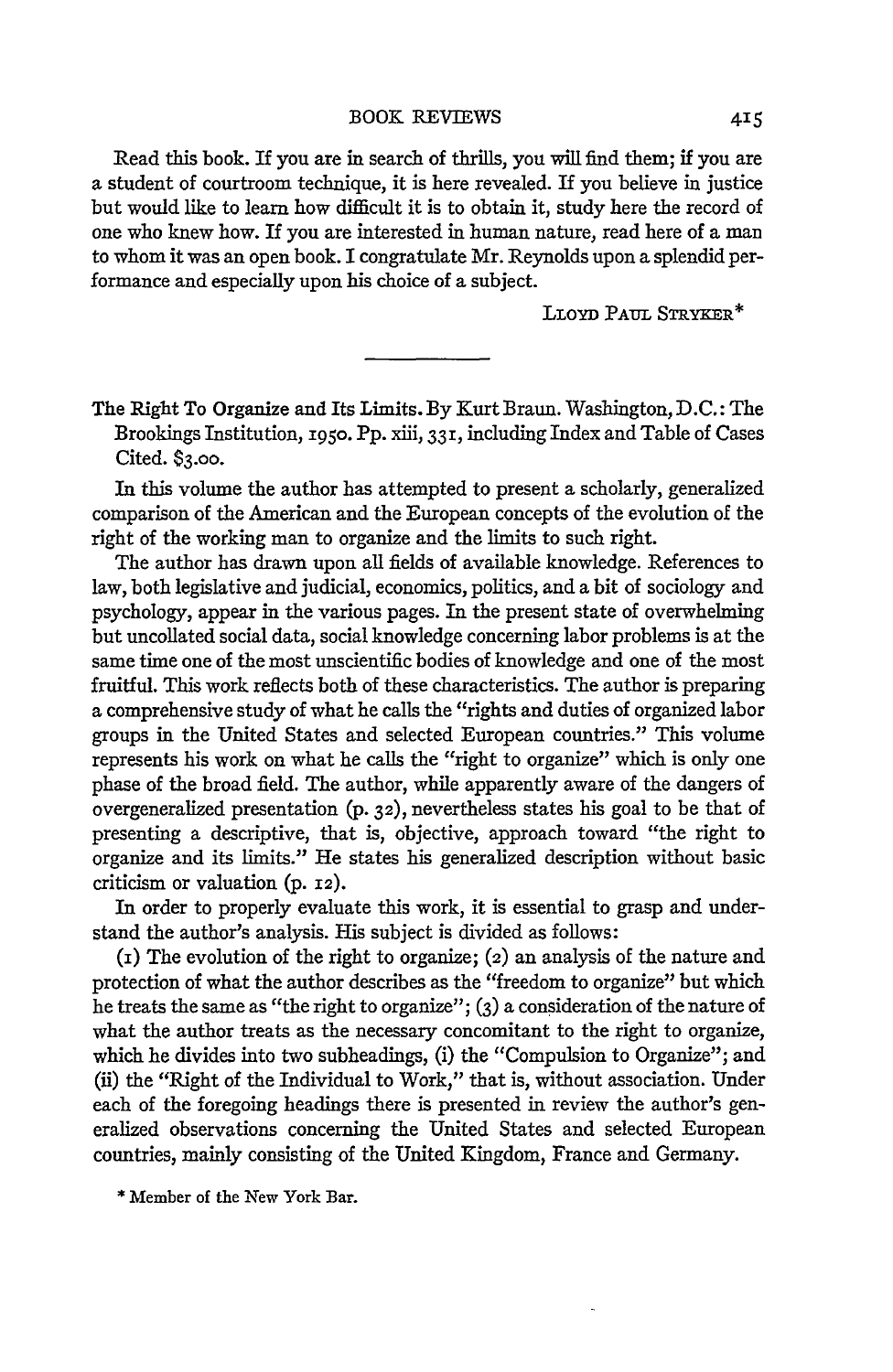The author has doubtless intended to give us broad historical trends as distinguished from detailed analyses of shifting union-management-government relationships. Generally speaking, he has accomplished this purpose. But the "generalized" nature of the author's work necessarily means that he cannot present or discuss in detail the data which lead to his conclusions concerning the trends. Consequently, this volume serves well as an introduction to the subject but not as the authority.

Nevertheless, certain evaluations come to the mind of the reviewer. First, the basic analysis of the author may be misleading in its content and its simplicity. Dogma involving a difference between the positive right to association and the negative right to refrain from association, the right to work of the individual worker free of the association, are rhetorically appealing but historically unreliable. Lawyers have recognized the errors committed by courts through an uncritical acceptance of this and similar dogma. The attractive dichotomy adopted by the author is reminiscent of the use of similar simple but elusive concepts revealed in many decisions of the United States Supreme Court between igoo and 1935 where, by the use of such general concepts as freedom of contract and right to work, bases were found for invalidating such basic labor legislation as that relating to hours of work or that outlawing the "yellow dog" contract.

Candor compels recognition of the accuracy of the author's reference to "the negative right of association" or "the negative right to refrain from association" or "the right to work," for some of these nebulous "rights" were expressly formulated in certain language of Section 7 of the Labor-Management Relations Act of 1947. But legislative error is on no higher plane than judicial error.

Here again, the mere legislative statement of  $\tilde{a}$  question-begging concept provides substantial danger of being led into error. And careful consideration of another paragraph in Section 7 of the Labor-Management Relations Act of 1947 raises a question concerning the "trend" conclusion drawn by the author. Section 7 did not withdraw or amend in any particular the general provisions pertaining to the basic purposes of the National Labor Relations Legislation, namely, the restoration or the introduction to equality of bargaining power between the employee and employer. The 1947 Congress did not apparently intend to eliminate that trend or concept. Emphasis by the author upon the introduction of the right to refrain from joining a union may simply be the selection of a datum upon which a conclusion could for the moment be based, but which the historical future may teach us was not a true trend at all.

Some of the specific statements require comment;

The statement in the preface (p. v) by Prof. Moulton that the basic principles used in deciding labor issues are the same in Western Europe's governments as in the United States is not completely in accord with the author's analysis. The author recognizes many important differences between the approach to solution